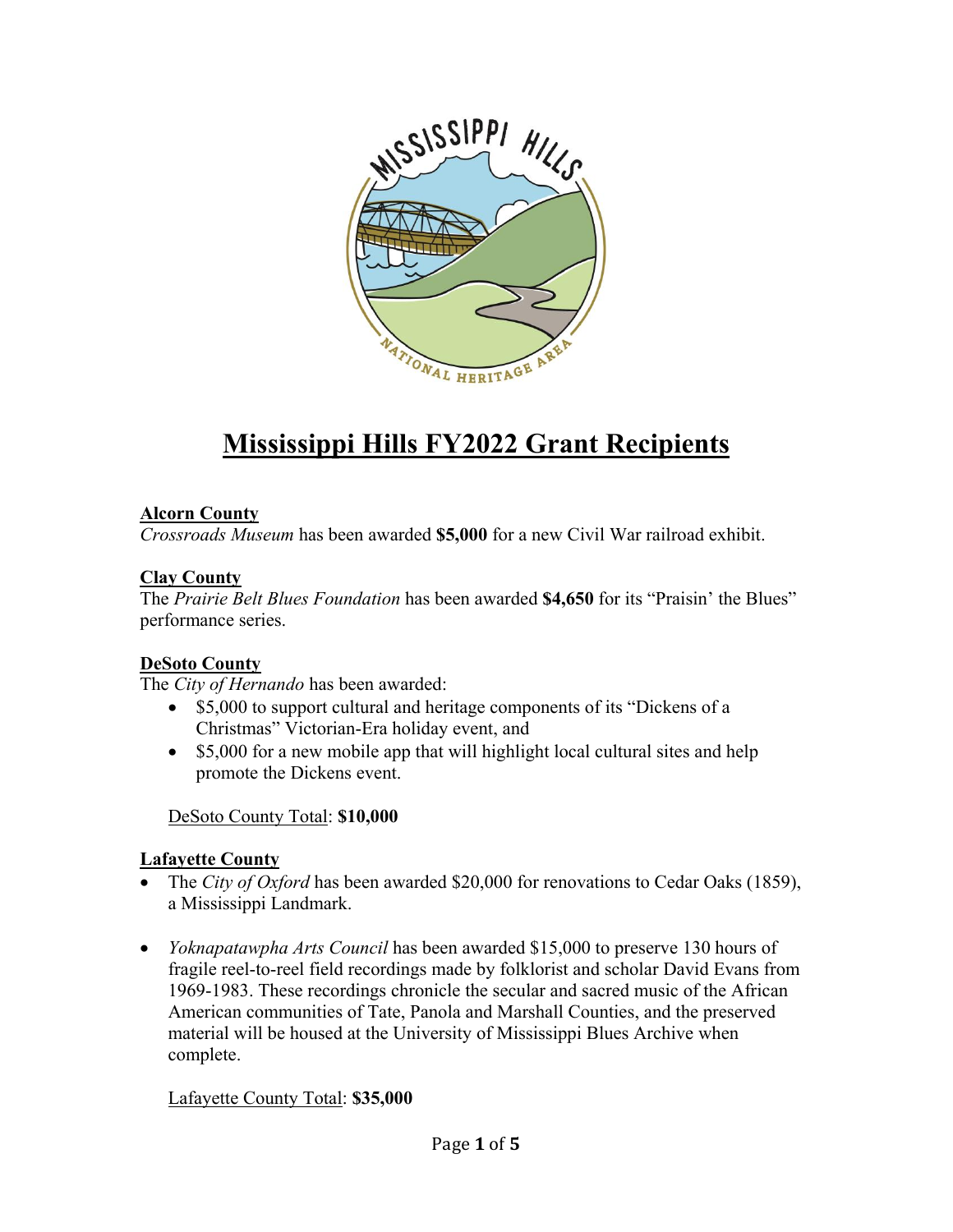## **Lee County**

- *Tupelo CVB* has been awarded:
	- o \$20,000 for a mural by premier muralist Brian Tull which will be painted on the east side of the historic Tupelo Hardware building and become the  $19<sup>th</sup>$  mural on Tupelo's Mural Trail. Rendered in Tull's nostalgic and photorealistic painting style, the artwork will celebrate the arts in Tupelo along with its Elvis history, and is being coordinated by the GumTree Museum of Art as part of their  $50<sup>th</sup>$ anniversary celebration of the GumTree Art & Wine Festival.
	- $\circ$  \$11,750 to design and produce the Elvis' Tupelo Driving Tour brochure, which will then be translated into German, French, Spanish, Dutch, Italian, Portuguese, Chinese, and Japanese. The tour takes visitors to 14 locations that were influential in Elvis' life growing up in Tupelo, and currently non-English-speaking international travelers are not able to experience this interpretive journey. The brochure will also include information about the Elvis Guitar Trail, Elvis Murals and Tupelo Elvis Festival, which will encourage extended stays.
- The *Gumtree Museum* has been awarded \$5,000 for its Gumtree Festival Singer Songwriter Musical Showcase, which will highlight the Mississippi Hills' rich musical traditions while encouraging the next generation of regional artists.
- The *Dancing with the King* program in Tupelo has been awarded \$5,000 to provide participants with scholarships and informative tours of local Elvis-related sites.
- *Saltillo Main Street* has been awarded \$5,000 for its "Paint the Town" Historical Mural Project.
- *Mississippi's Final Stands Interpretive Center and Battlefields* has been awarded \$1,300 for the design and printing of an updated visitor's brochure featuring a description of the Interpretive Center and a guide to two battlefields: the 1400-acre Brice's Crossroads Battlefield and the 12-acre Battle of Harrisburg/Tupelo Battlefield.

Lee County Total: **\$48,050**

## **Lowndes County**

*Columbus Cultural Heritage Foundation* has been awarded **\$10,000** for its Lighting Downtown Columbus project.

## **Marshall County**

- *North Mississippi Hill Country Picnic, Inc.* has been awarded \$5,000 to support the production of the two-day 2022 picnic, which showcases Hill Country Blues. (This year's spectacular lineup will be posted on nmshillcountrypicnic.com.)
- *Holly Springs Community Development Corporation* has been awarded \$5,000 for the Holly Springs Traditional Music Extravaganza, a three-day music festival celebrating local African-American heritage and traditional styles of music from the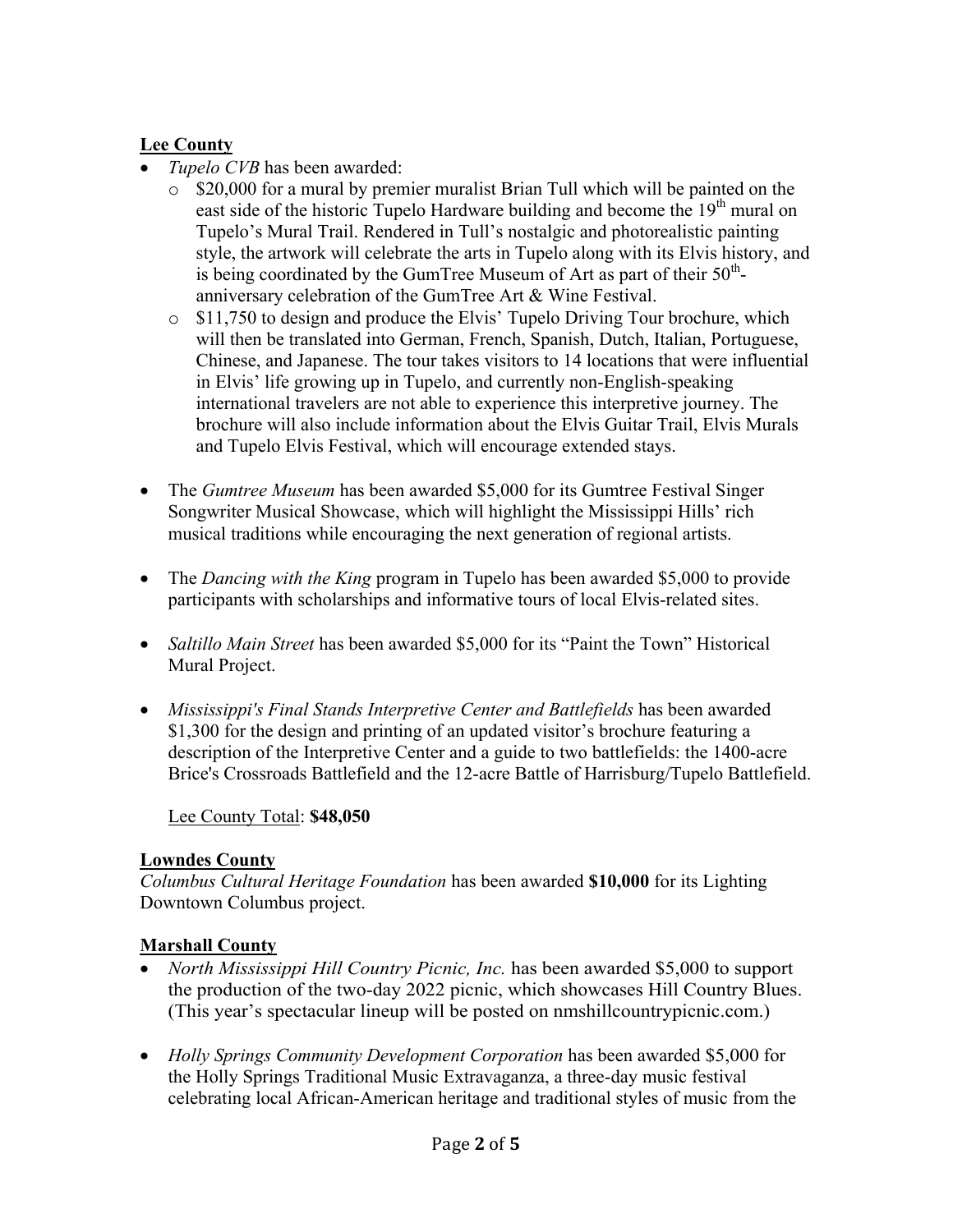Mississippi Hills, featuring descendants of Cotton Patch Blues legend Junior Kimbrough and Hill Country Blues originator R.L. Burnside, as well as R.L. Boyce, the Holly Springs M.B. Church Gospel Choir, Rust College Drum Line Band and others.

- *Holly Springs Main Street Chamber* has been awarded \$5,000 to support its fourweek Blues Alley Music Series, held on the historic Courthouse Square in downtown Holly Springs and featuring Hill Country music.
- *North Mississippi Roots and Wings* has received \$2,500 to support "Faith, Love, Pride," a nine-day series of workshops, performances and displays that will highlight the rich history and culture of the region's African-American communities, as well as their contributions to and impact on the broader culture.

Marshall County Total: **\$17,500**

## **Monroe County**

*Aberdeen Visitors Bureau* has been awarded **\$4,000** to support its "Paradise Alley Reimagination Project" in their downtown district. The alley is an official stop on Aberdeen's Black History Driving Tour and was historically referred to as Paradise Alley by the African-American community during the time when black patrons were only permitted entrance into business establishments through separate entrances. The history and vitality of this space will be captured in a heritage mural as well as a pop-art-style mural, and through these and other enhancements it will once again become a vibrant community gathering spot.

## **Montgomery County**

*Action Communication & Education Reform* in Duck Hill has been awarded **\$5,000** to assist with the placement of multiple Tourism Trail Markers, an ongoing project which documents and preserves the rich cultural heritage of Duck Hill as well as the African-American experience in Montgomery County. This project will place three historical markers dedicated to the Mule Train, a protest caravan that was part of the Poor People's Campaign, with the markers being located in Duck Hill, Winona and Kilmichael.

## **Oktibbeha County**

- *Starkville CVB* has been awarded \$20,000 to develop exhibit space in the lobby of the Greater Starkville Development Partnership office building, which is located in downtown Starkville and serves as the city's welcome and visitor information center. The CVB is partnering with MSU Libraries to feature artifacts from each of the library's four museums: the Ulysses S. Grant Presidential Library, the Frank and Virginia Williams Collection of Lincolniana, the John Grisham Room, and the Charles H. Templeton, Sr. Music Museum. Information about the museums will be prominently displayed to encourage visitors to explore these attractions.
- *Mississippi Heritage Trust* has been awarded **\$5,000** to provide supervised internships for college-level students in the field of historic preservation, in particular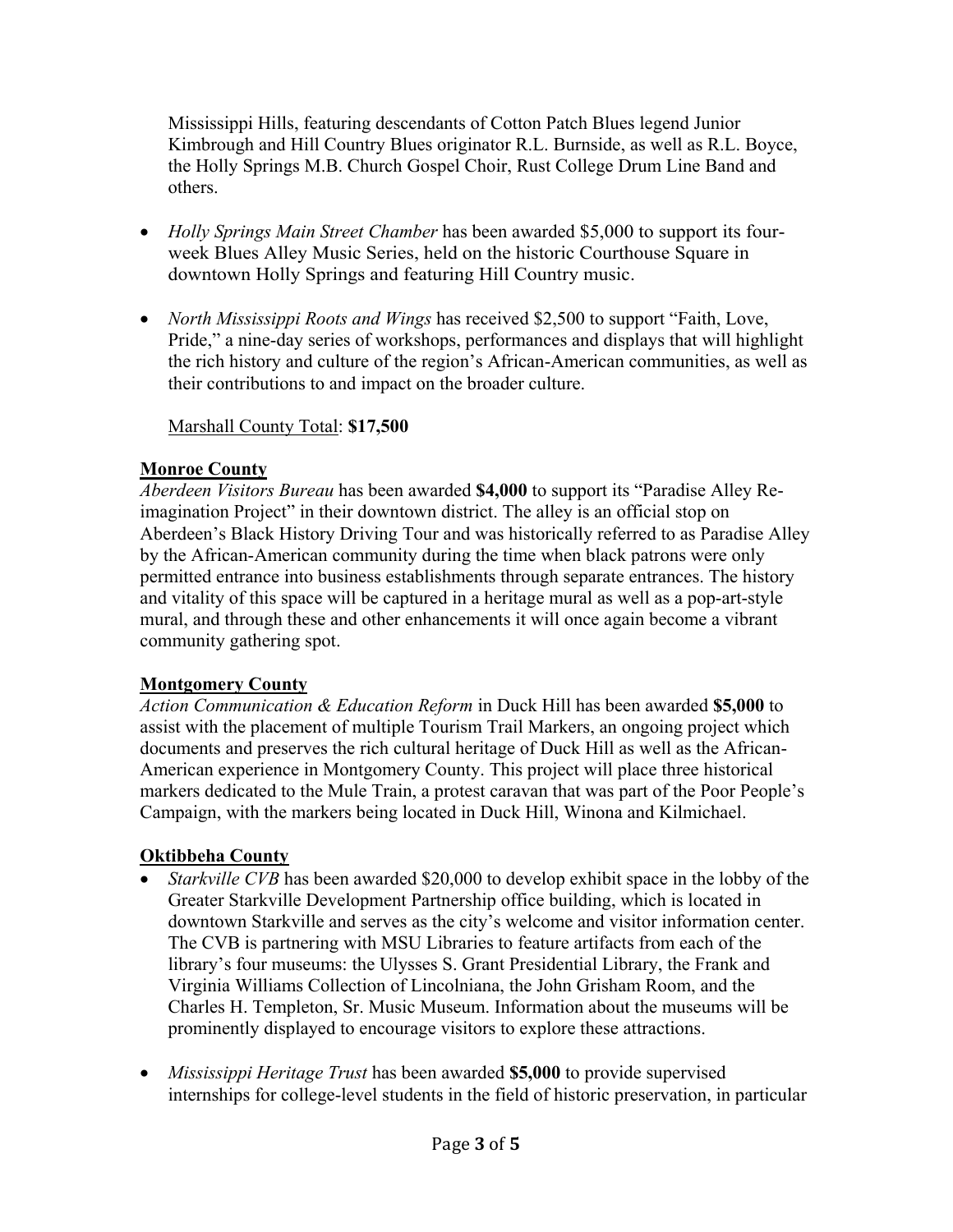those undertaking coursework in the Historic Preservation Masters of Fine Arts program in the College of Art, Architecture and Design at Mississippi State University.

#### Oktibbeha County Total: **\$25,000**

#### **Panola County**

The *Mt. Zion Memorial Fund* has been awarded **\$3,550** to fund the R.L. Boyce Picnic 2022, a three-day workshop hosted by this renowned Hill Country Bluesman and featuring a guitar and fife-and-drum workshop, a cane-fife-making demonstration, free live music (full lineup to be posted on rlboycepicnic.com), a guided tour conducted by R.L., and a photo exhibit reception.

## **Pontotoc County**

*Pontotoc County Chamber & Main Street Association* and *City of Pontotoc* have been awarded:

- \$14,400 to support the renovation of and improvements to the visual-and-musicarts area of the Pontotoc Town Square Museum (1937). Enhancements will include the addition of a touch-screen display which will allow visitors to learn more about local recording and visual artists and listen to or view their work.
- \$3,250 to fund the restoration of a mural from the Walldog Art Era in downtown Pontotoc. An addition to the mural will honor local Native-American heritage.

Pontotoc County Total: **\$17,650**

## **Prentiss County**

*Booneville Main Street Association* has been awarded \$5,000 to place cast-bronze plaques on all historic buildings in the Booneville Downtown Historic District, and to create a companion walking tour brochure featuring these structures.

## **Tippah County**

- *Ripley Main Street Association* has been awarded**:**
	- o \$20,000 to fund the first phase of the conversion of a unique structure in the city's downtown historic district into a multi-use community venue with exterior art that reflects Tippah County's Native-American heritage.
	- o \$2,500 to assist with the Alice Mae Blues Festival and the Blue Mountain Bluegrass Festival.
	- o \$1,085 to fund the creation of an African-American Public Art Quilt Trail, which will showcase traditional African-American quilt patterns, documenting them both as works of art and an important means of self-expression.
- *Blue Mountain College* has been awarded:
	- o \$20,000 to fund immediate repairs to the former Lowrey Memorial Baptist Church building (1908), which was purchased by the college in 2021 and is now a part of the BMC main campus. The structure is listed as one of the contributing